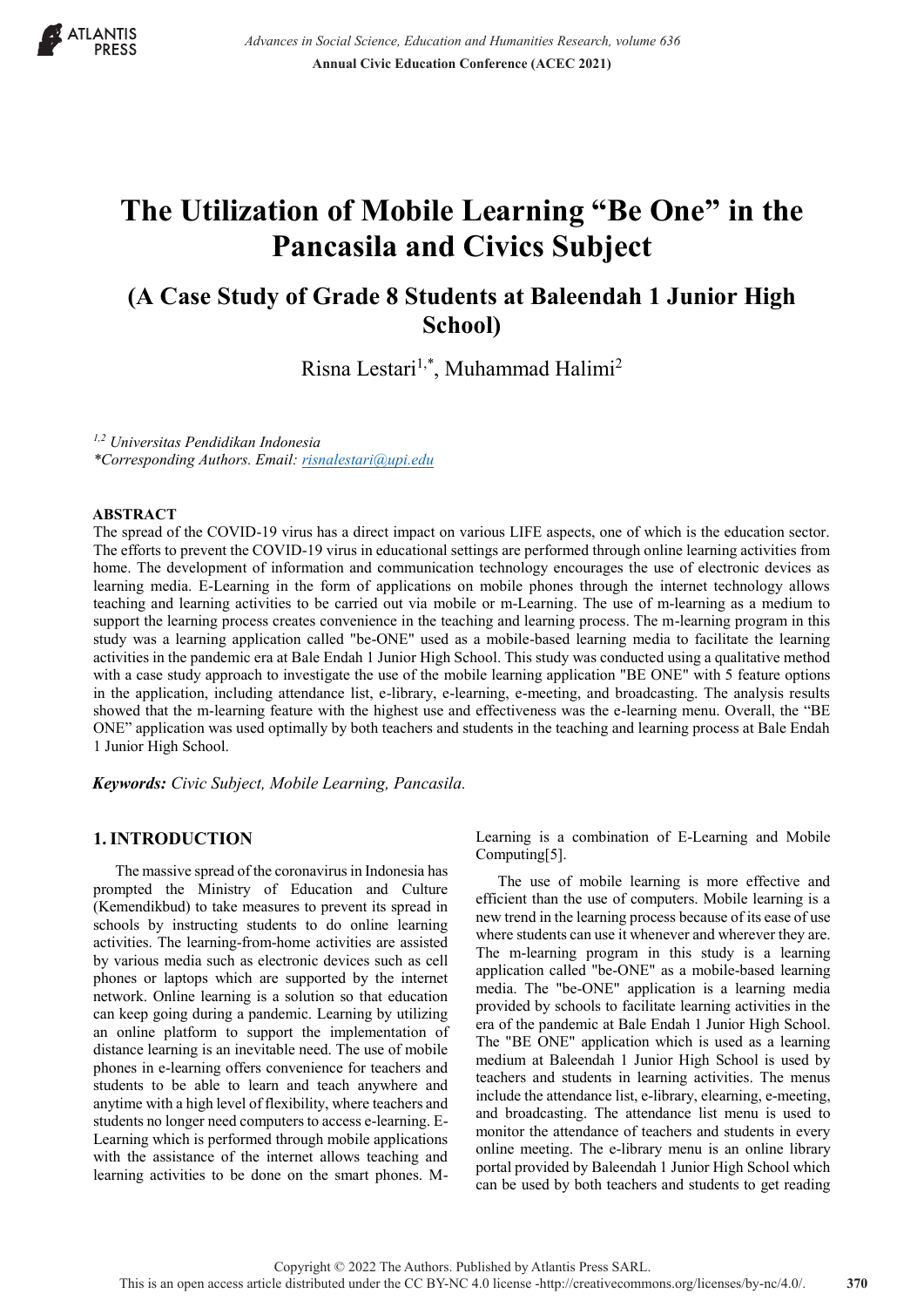sources related to subjects taught at school and general knowledge. The e-learning menu is used for teachers and students to access online meetings, download learning materials, access discussion forums, and take quizzes and exams. E-meeting can be used by teachers and students to conduct online meetings either through Google Meet, Zoom Meeting, Cisco Webex, or Microsoft Team. The broadcasting menu facilitates teachers and students to access information related to school activities through digital media such as Instagram, YouTube, telegram, BEONE TV, BEONE Radio, and WhatsApp.

Pancasila and Civics Education is a school subject with the target of providing the students with noble characters, guidance on beliefs, ethical rules, and norms that must be obeyed by every citizen. Pancasila and Civics Education aims to make students have a love for the country and a spirit of nationality as part of the moral values of Pancasila. The purpose of the subject learning for secondary school education is to develop students' abilities in citizenship aspects such as an attitude of independence and a sense of responsibility and confidence as Indonesian citizens, literacy, and civics knowledge and to improve students' abilities in civics participation. Therefore, the current study was conducted to identify the use of mobile learning "Be One" at Pancasila and Civics Subject for Grade 8 Students at Bale Endah 1 Junior High School.

# **2. THEORETICAL REVIEW**

#### *2.1. Mobile Learning*

[1] Stated that e-learning is a new learning method and system by utilizing previously developed technology which is then implemented and collaborated in the education sector to improve the quality of learning and teaching by realizing teaching material in digital form. Mobile learning is an electronic educational media or learning process that uses cellular technology which is commonly called a cell phone (smartphone).The development of this mobile device continues to increase every year and is much easier to operate than a computer. Mobile devices are an alternative solution for creating learning media applications. With mobile learning, students can easily use and take advantage of these technological advances by learning flexibly when they need it without having to come to school at a certain time. [3] Defines mobile learning as a part of cellular computing and electronic learning where resources can be accessed anywhere with dense search capabilities, diverse interactions, learning convenience, and performance evaluation. Explains that mobile learning is a type of learning that does not require teachers and students to be in certain locations. [4] Mobile learning is a teaching and learning activity that can use cellular equipment, for example, PDAs, cell phones, and laptops.

Mobile learning has the advantage of providing learning materials that can be used at any time by visualizing the material in a digital format. The term "mobile learning" is also used for handheld mobile devices

used in teaching and learning processes such as cell phones, laptops, and media-focused information technology devices. The development of mobile learning has always been the main goal in the learning process. All the conveniences in the learning process can make the students more enthusiastic and can streamline time while operating applications for the learning process. The students do not need to go to class to collect homework. They just need a mobile app that can send the homework.

Mobile learning is a medium for understanding the learning material so that it can allow the learning process to be performed without face to face and can be done anywhere as long as it has an internet connection. The advantage is that this mobile learning method can be used appropriately according to the target and can improve the quality of student learning in the future. Mobile learning in the current study is the design of digital learning media based on cellphone hardware or mobile phones which is developed in an application and is equipped with several features including E-Library, E-Learning, E-Meeting, and Broadcasting. In the field of education, the development of digitalization technology is in the form of the learning media development program in the 4.0 era, i.e. digitalization-based learning using electronic devices and digital media. Mobile learning can educate students that learning can be done easily by using their electronic communication devices.

#### *2.2. Maintaining the Integrity of the Specifications Pancasila and Civics Subject*

Pancasila and Civics Education refers to the name of an official subject in schools taught to students so that they become people who have a sense of belonging and love for their homeland. This objective is characterized by the implementation of the 1945 Constitution, the values of the basic principles of Pancasila, the spirit of diversity, and the growing sense of responsibility to the Republic of Indonesia in social life. This statement is contained in Government Regulation No. 32 of 2013 related to the national criteria for learning, the description of Article 77 J paragraph (1). This subject is taught to the students of primary, junior high, and senior high students. It aims to increase the students' citizenship skills and knowledge as stated in the 6 principles of civics behavior, namely:

- a. Civics Confidence
- b. Civics Commitment
- c. Civics Responsibility
- d. Civics Knowledge
- e. Civics Competence
- f. Civics Participation

The Pancasila and Civics Subject was originally known as Civics Education. Along with the accumulation of sentences and the meanings listed therein, currently, the subject has the following scopes:

a. Pancasila as the nation's view of life, the nation's principle, and the nation's model of thinking.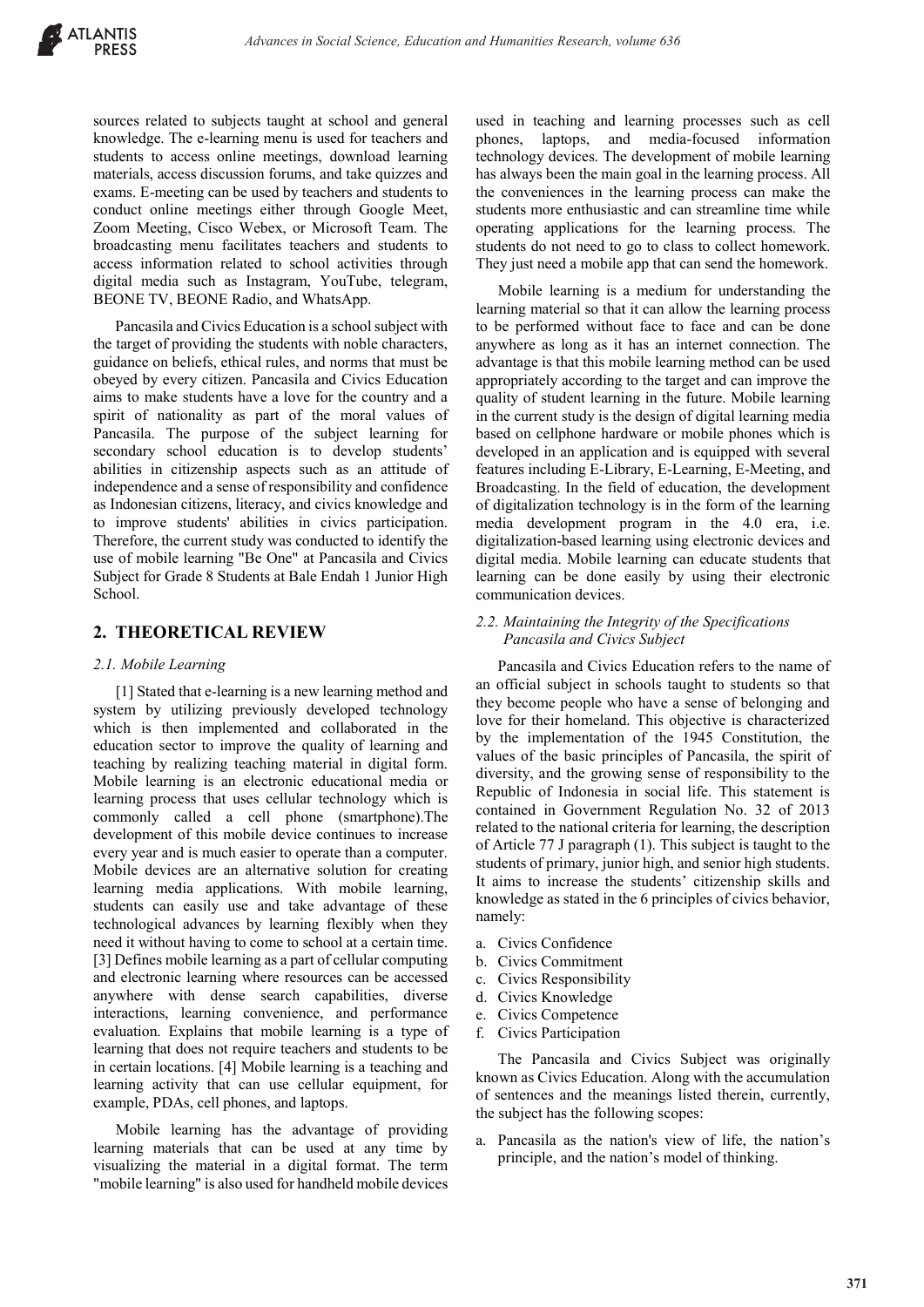

- b. The 1945 Constitution of the Republic of Indonesia as the legal basis in the form of a manuscript as a basic reference for the life of the nation.
- c. The term NKRI (The Unitary State of the Republic of Indonesia) is a form of agreement on the structure of the Indonesian State.
- d. Bhinneka Tunggal Ika as the essence of the unity of Indonesia which consists of various ethnic groups and cultures.

#### *2.3. Pancasila and Civics Subject for grade 8 students*

The 2013 curriculum is based on the direction of the Minister of Education and Culture (hereinafter abbreviated to the Minister of Education and Culture) volume 24 of 2016 regarding Core Competencies and Basic Competencies for the junior high school that formulates the scopes of the subject modules as follows:

- a. Pancasila as the national foundation and the thinking of the life of the Indonesian nation
- b. The meaning, position, and role of the 1945 Constitution in the life of Indonesian society
- c. Design of statutory provisions in the Indonesian legal system
- d. The wisdom and value of the 1908 National Awakening
- e. Morals and passion of the 1928 Youth Pledge
- f. Enthusiasm and commitment to the nation

## **3. METHOD**

The present study employed a qualitative method with a case study approach. [2] Argues that qualitative means when the researcher tries to understand the conditions experienced by the research subjects/participants. Meanwhile, a case study means the process of an in-depth and comprehensive study of a person, group, social situation, or organization and is determined within a certain time limit [6]. The topic to be discussed in this study: how was the use of the "BE ONE" mobile learning application at Bale Endah 1 Junior High School through 5 assessment indicators/menu, including attendance list, elibrary, e-learning, e-meeting, and broadcasting. The participants in this study were all teachers who taught Pancasila and Civics Subject for the grade 8 students at Bale Endah 1 Junior High School and representatives from each class of the grade 8 students at Bale Endah 1 Junior High School. [6] Explains that data collection techniques for a case study research include documents, voice recording, interviews, observations, and physical devices. This study applied a systematic observation technique in the form of online learning observations using the mobile learning application "be-ONE" belonging to Bale Endah 1 Junior High School. The study also used structured interviews which gave several questions to students, teachers, school management, and parents as research participants.

# **4. RESULT AND DISCUSSION**

The be-ONE application is an android based application with a Web to Apps system or the integration of any website into an app. School websites and e-learning websites are integrated into an application that can be accessed via an Android-based smartphone. This application has been shared on the google play store so it can be accessed and downloaded for free. The be-ONE application has several menus including the attendance list, e-library, e-learning, e-meeting, and broadcasting.

Through the be-ONE application, all members of Baleendah 1 Junior High School can access information about schools, libraries, broadcast (radio and TV), and fill in the daily attendance list online. Especially for teachers and students, they can also access various distance learning content and online assessments such as daily assessments, midterm assessments, end-of-semester assessments, year-end assessments, and school exams. The be-ONE application is managed by the Vice Principal for Facilities and Infrastructure assisted by the school's IT Team. On several occasions, it has also been assisted by a third party who is competent in developing smartphone applications, namely a team that provides content creation for smartphones called Androjex.

The be-ONE application is designed as a one-stop application that aims to integrate access to the main school website, school library website, school distance learning, or e-learning system website (Moodle) and third parties (such as teacher rooms, learning houses, quizzes, goggles classroom, Edmodo, etc.), websites or links to virtual meeting applications (such as zoom, google meet, WebEx, and Microsoft teams), school broadcasting websites, and filling in the daily attendance list of teachers, school staffs, and students. With this integration, the students can easily access various systems through one app. It is hoped that the ease of access to these various systems can accelerate distance learning activities and reduce internet quota consumption.

## *The Utilization of be-One Mobile Learning by Teachers and Students*

The interviews conducted with 5 Pancasila and Civics Education teachers and 40 grade 8 students at Bale Endah 1 Junior High School show the students' responses to the use of the be-ONE application through the attendance list, e-library, e-learning, e-meeting, and broadcasting menus. The "be-One" menus are described below.

#### *1) Attendance List*

The attendance list feature is a menu to record the attendance of teachers and students. Based on the results of interviews with students, the attendance list menu is sometimes difficult to access, so they must confirm their attendance in the Pancasila and Civics Education class by contacting the homeroom teacher to fill in the attendance list. This makes the student's attendance in class 'not recorded'.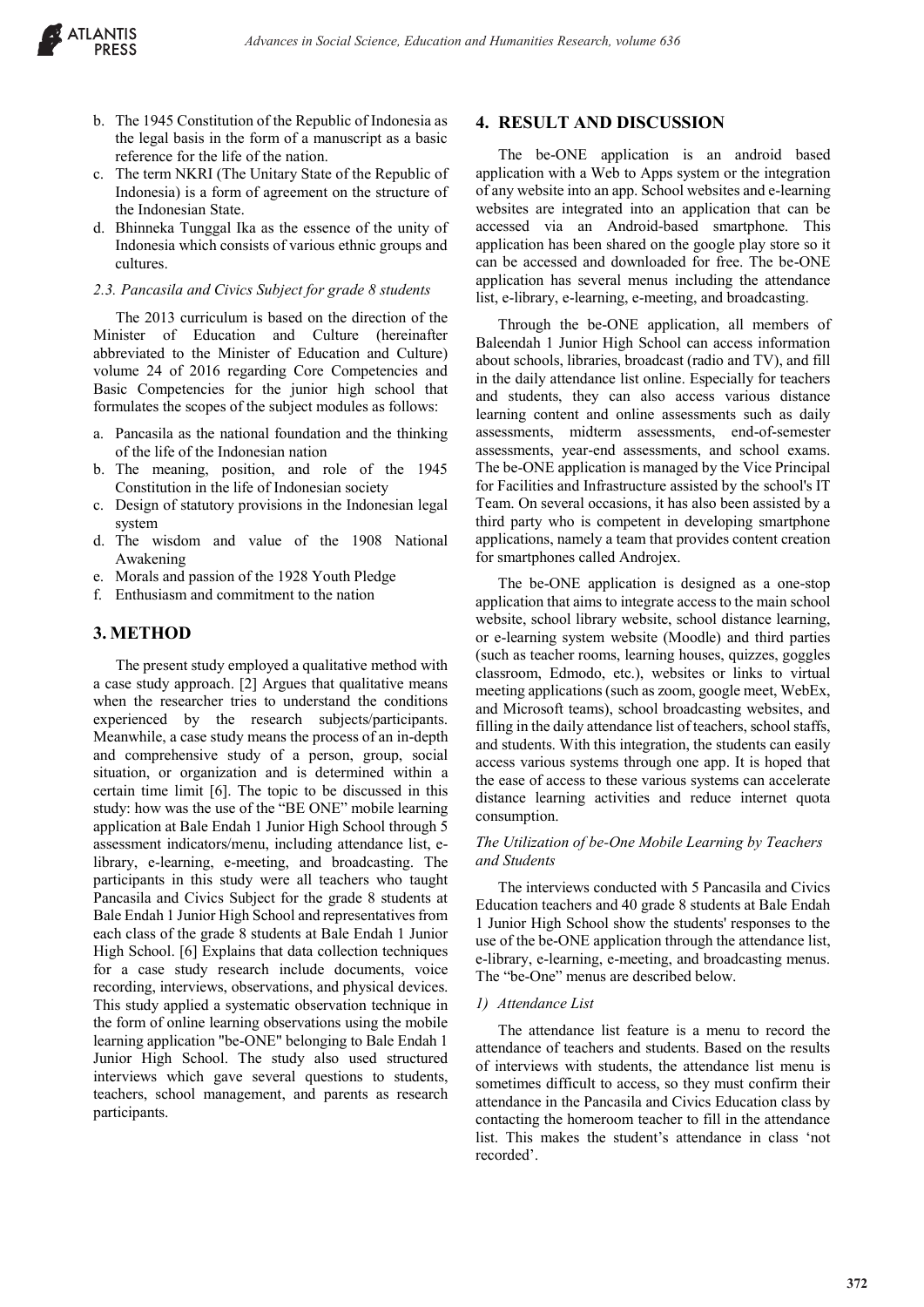#### *2) E-library*

The e-library feature is used by both teachers and students to get reading sources related to Pancasila and Civics Education and other subjects taught in schools. The students will be notified if the reading material in this feature is limited. Nevertheless, so far through the elibrary feature, the students can access reading materials easily.

#### *3) E-learning*

The e-learning menu is used by teachers and students to access Pancasila and Civics online meetings which are conducted, download materials or teaching materials, discussion forums, and take exams and quizzes. The students can follow the subject well through e-learning, although sometimes the limitations of online learning make it difficult for students to ask further questions about the lessons being taught and teachers face limitations in explaining the lessons in more detail.

#### *4) E-meeting*

The e-meeting menu can be used by teachers and students to conduct online meetings either through Google Meet, Zoom Meeting, Cisco WebEx, or Microsoft Team. However, the students and teachers mostly use zoom meetings because it is considered easier to use even when the internet connection is low. In proving services to students at Baleendah 1 Junior High School, the school provides paid zoom services so the online learning activities run smoothly, including for Pancasila and Civics Education subject meetings. The use of the e-meeting menu on the be-ONE application is considered very effective for students. This is because the students can interact directly with teachers and classmates and receive learning materials directly.

#### *5) Broadcasting*

The broadcasting menu facilitates teachers and students to access information related to school activities through digital media such as Instagram, YouTube, telegram, BEONE TV, BEONE Radio, and WhatsApp. The broadcasting menu is very effective in disseminating information to students. Here are some uses of broadcasting in distance learning:



**Figure 1.** The implementation of the Islamic boarding school for Ramadhan is broadcasted live on be-ONE tv since it can be performed offline and online (hybrid).

# **5. CONCLUSION**

- 1) The be-ONE application helps teachers in conducting classroom teaching activities because the learning features contained in it are complete to support teachers in the learning activities. However, the teachers still face limited interaction with their students so the teachers can only provide teaching material without practice. This is an obstacle since one of the objectives of Pancasila and Civics Education subject is the formation of student character. Overall, for Pancasila and Civics subject, the students made good use of m-learning be-ONE. The students' motivation and enthusiasm for learning the subject increases with the support of the be-ONE application since they can learn it using smartphones anytime and anywhere. The limitations experienced by students are related to technical matters such as poor internet networks so that they have difficulty accessing features in the be-One application. In addition, the limited interaction with the teachers makes it difficult for students to have further discussions about the materials in the Pancasila and Civics subject.
- 2) Student participation in Pancasila and Civics Education learning activities through the be-ONE application is in the range of 90%. A small proportion of students have not been able to take part in learning due to their economic limitations. Therefore, the school prepares LKPD (Student Worksheet) so the students can still study at home. The be-ONE application is effective in helping students to learn and understand the Pancasila and Civics subject. The subject's scopes including Pancasila as the national foundation and the thinking of the life of the Indonesian nation, the meaning, position, and role of the 1945 Constitution in the life of Indonesian society, design of statutory provisions in the Indonesian legal